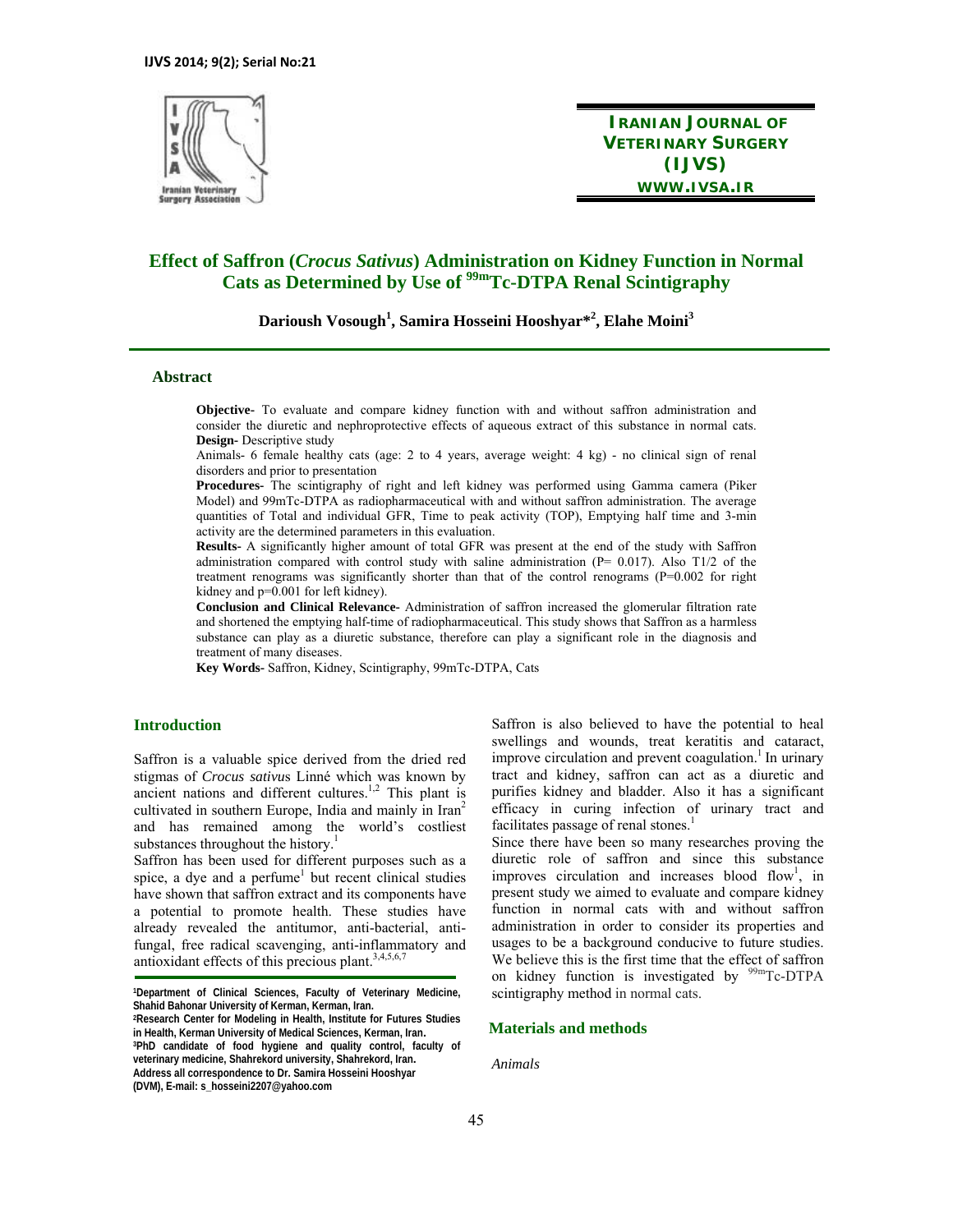Six female cats with a range of 2-4 years old and an average weight of 4 kg were selected. Animals were all healthy based on history, physical examination, complete blood count, serum biochemistry profile and urinalysis. All cats were detected negative for feline immunodeficiency virus (FIV) antibody and feline leukemia virus (FeLV) antigen (using respective commercial enzyme-linked immunosorbent assay test kits). Also thoracic and abdominal radiographs as well as ultrasound examination were within normal limits in all cats. Food was withheld for 12h before scintigraphy but water was accessible at all times and animals were in a moderately hydrated state before the examination because dehydration could lead to decrease in blood volume and as a result the radiopharmaceuticals will be washed out with a delay which is concerning with kidney function.<sup>8</sup>

#### *Extract preparation*

Aqueous extract of saffron was prepared using Soxhlet procedure  $9$  and stored at -80  $^{0}$ C. To do this, 15g of ground saffron was put in flask containing 150 ml distilled water and was gradually warmed up. Procedure was continued overnight till the water became colorless.

#### *Experimental groups*

Cats were randomly divided into 2 experimental groups as follows: control and treatment. In treatment group, 90 mg/kg BW of saffron extract was administered intraperitoneally 15 min before scan for each cat since it takes about 15 minutes for saffron to reach kidney and start its function<sup>5</sup>. For the control scan, each cat received an equivalent volume of saline intra-peritoneally 15 min before scan.

#### *Renal scintigraphy*

Since the main purpose of this study was only to compare the kidney function with and without saffron administration, no baseline was considered for normal ranges of renal parameters. <sup>99m</sup>Tc-DTPA renal scintigraphy was performed twice in each cat with a 14 day-period between the two experiments. Intraperitoneal saline and saffron were injected 15 min before radiopharmaceutical administration and scans for the control and treatment groups, respectively. A dynamic acquisition was performed for 8 min. An intravenous (IV) catheter was placed in the cephalic vein for radiopharmaceutical injection. Animals were anaesthetized with a combination of Ketamin 10% (30 *mg/kg*) and Diazepam (0.2 *mg/kg*) and placed in dorsal recumbency, with the gamma camera positioned dorsal to the kidneys. The choice of dorsal recumbency was based on the setup of the room and easy access to the patient. The gamma camera (Piker Model) was fitted with a low-energy all purpose (LEAP) parallel hole collimator. A multi-phase dynamic frame-mode acquisition was controlled by an imaging computer and was initiated simultaneously with IV injection of 4mCi  $^{99m}$ Tc-DTPA. A 128×128×128 matrix size was used with a frame rate of one frame every 6 s for 3 min. Then one frame every 3 s for an additional 5 min. Both kidneys were evaluated resulting in 12 kidneys per group.

Regions of interests (ROIs) were drawn manually around each kidney. A TAC was then created by applying the ROI to the dynamic data. The numeric data from the TACs were imported into a spreadsheet to determine individual and global glomerular filtration rate (GFR) using a modified Gates technique.

The average quantities of the following parameters in each cat were evaluated for conventional and treatment scan: Total and individual GFR, Time to peak activity (TOP), Eptying half time and 3-min activity.

For comparison between control scan and treatment scan and comparison within groups, statistical evaluation was performed using Student's *t*-test. *P-*value of <0.05 was considered significant.

#### **Results**

Scintigraphic data with saline and saffron administration have been summarized in Table 1 and 2.

Table 1. <sup>99</sup>mTc-DTPA renal scintigraphy data in control scan (saline)

| <b>Measured parameters</b>         | <b>Average quantities</b> |
|------------------------------------|---------------------------|
| Total GFR ( <i>ml/min</i> )        | $124.5 \pm 5.3$           |
| Individual GFR ( <i>ml/ min</i> )  | Left $63.6 \pm 4.9$       |
|                                    | Right $61.13 \pm 4.3$     |
| Time to peak activity (min)        | Left $2.95 \pm 0.8$       |
|                                    | Right $3.35\pm0.3$        |
| Emptying half time( $T1/2$ ) (min) | Left $7.6\pm1$            |
|                                    | right $8.1 \pm 0.7$       |
| 3-min activity $(min)$             | Left $229.2\pm 8$         |
|                                    | Right $187.9\pm8$         |

A significantly higher amount of total GFR was present at the end of the study in treatment renograms  $(142.75\pm1.1 \text{ m}$ l/min) compared with control renograms  $(124.5\pm5.3 \text{ml/min})$  (P<sub>=</sub>0.017).

Also T1/2 of the treatment renograms was significantly shorter (6.12 $\pm$ 0.6 min for left kidney and 6.15 $\pm$ 0.6 for right kidney) than that of the control renograms  $(7.6\pm1)$ min in left kidney and  $8.1 \pm 0.7$  min in right kidney)  $(P=0.002$  for right kidney and  $p=0.001$  for left kidney).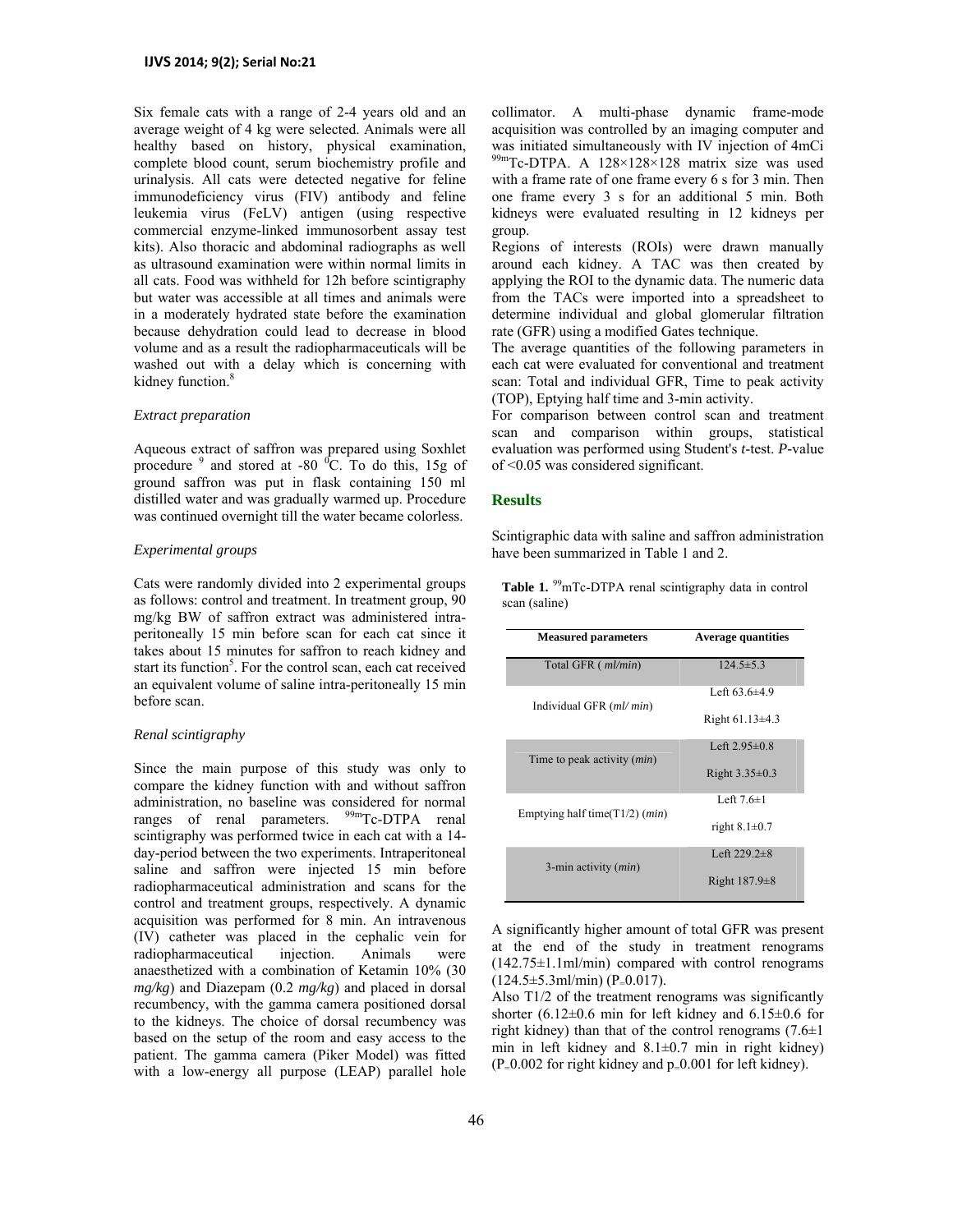The TOP of the treatment renogram curves did not differ from that of the control renograms. Also comparison of Individual GFR and 3-min activity in control and treatment scans did not show any significant difference.

**Table 2.** <sup>99</sup>mTc-DTPA renal scintigraphy data in treatment scan (saffron)

| <b>Measured parameters</b>                  | <b>Average quantities</b> |
|---------------------------------------------|---------------------------|
| Total GFR ( <i>ml/min</i> )                 | $142.75 \pm 1.1$          |
|                                             | Left $72.6 \pm 3.3$       |
| Individual GFR (ml/min)                     | Right $69.1 \pm 4.3$      |
|                                             | Left $2.9 \pm 0.7$        |
| Time to peak activity ( <i>min</i> )        | Right $3.2\pm0.2$         |
|                                             | Left $6.12\pm0.6$         |
| Emptying half time( $T1/2$ ) ( <i>min</i> ) | Right $6.15\pm0.6$        |
|                                             | Left 199.6 $\pm 2.8$      |
| 3-min activity $(min)$                      | Right $182.8 \pm 10$      |

## **Discussion**

Saffron is popular because of its unique aroma and attractive color and can by all means be considered a new introduction to 21st century cuisine and medicine. $2,10$ 

Nowadays, many researches are being done on applications of this precious spice in the treatment of numerous human and animal ailments.<sup>2,5</sup> Some of them such as anticarcinogenic effect, decreasing blood pressure, and controlling tonic-clonic and absence seizures have been reported so far.<sup>11</sup>

Feizzadeh *et al.* (2008) investigated the inhibitory effects of saffron on tumoral cells. They evaluated the cytotoxic effect of aqueous extract of saffron on human transitional cell carcinoma (TCC) and mouse non neoplastic fibroblast cell lines and proved the inhibitory effect of saffron aqueous extract on the proliferation of those tumoral cells.<sup>12</sup>

Karimi *et al.* (2010) found Saffron stigmas to possess antioxidant activity. They suggested that saffron stigma could play a role as antioxidant source, which might enhance the quality of the products in functional foods, beverages, drinks, pharmaceutical and cosmaceutical industries.<sup>13</sup>

El daly (1998) investigated the anti-oxidative effects of saffron in rats intoxicated by cisplatin and found that daily supplement of the aqueous extract reduced the nephrotoxicity of the chemotherapy, slowing down the renal excretion.<sup>8</sup>

Furthermore, animal studies suggest ethanol *Crocus Sativua* extract produce vasodilation, and anti inflammatory effects, and, therefore, prevents renal ischemia reperfusion-induced oxidative injury in rats. $14$ Derakhshanfar *et al.* (2008) have recommended the utility of this valuable herbal plant in ischemic situations. They reported that saffron at the dose of 10mg/kg could increase renal blood flow without any considerable tissue side effect. Therefore it can be a suitable substance in these conditions.<sup>5</sup>

We also aimed to assess the diuretic effects of saffron in this study and consider the effects of this spice on renal function. Results showed that the administration of saffron increase the Glomerular filtration rate and can shorten the emptying half-time of radiopharmaceutical. We also utilized the scintigraphy method with diethylenetriaminepentaacetic acid  $(29 \text{mTc} DTPA)$  for assessing the renal function with and without saffron administration. Dynamic scintigraphy is a non-invasive method of measuring glomerular or tubular filtration rate and thereby offers additive and complementary information to that gleaned by radiography and ultrasonography.<sup>15,16</sup>

Hecht *et al* (2008) in a study on ten healthy adult female cats conducted by the radiopharmaceutical 99mTc-DTPA, investigated some parameters such as total and individual GFR,  $T_{1/2}$  and  $T_{\text{max}}$  by conventional scintgraphy and diuretic scintigraphy with furosemide. They administered 2.8 $\pm$ 0.2 mCi IV <sup>99m</sup>Tc-DTPA to each cat. We also used 4 mCi of the same radiopharmaceutical for each cat.<sup>17</sup> These researchers obtained the total and individual values according to gate technique which is the same technique we used. Normal values for total and individual GFR are defined respectively  $\geq$ 2.5 ml/min/kg and  $\geq$ 1.25 ml/min/kg in this technique. The resultant amounts of this study were respectively 2.79±0.83 ml/min/kg for total GFR and 1.39±0.43 ml/min/kg for individual GFR of each kidney.

Also comparison of  $T_{\text{max}}$  in control group  $(3.01\pm0.61\,\text{min})$  and diuretic group  $(3.06\pm0.5\,\text{min})$  did not show any significant difference, but  $T_{1/2}$  of the diuretic group was significantly shorter (5.15±0.08min) than that of the control group  $(6.31\pm1.5\text{min})$  (P $\leq 0.05$ ).

This similarity in results of Hecht's study and our study and considering that furosemide exerts its diuretic pharmacokinetic by inhibiting reabsorption of sodium and chloride in the proximal tubule and ascending limb of loop of henle, it seems logical that saffron exerts its diuretic effect by the same mechanism.<sup>1</sup>

Overally, scintigraphy is a noninvasive and safe method. Besides it's a fast procedure to perform in cats and many different renal diseases, such as nephrolithiasis, hydronephrosis, ureteral obstructions, renal aplasia/hypoplasia or trauma can be recognized and differentiated relatively cheaply using this technique.18 On the other hand, saffron as a harmless substance can increase renal blood flow and can play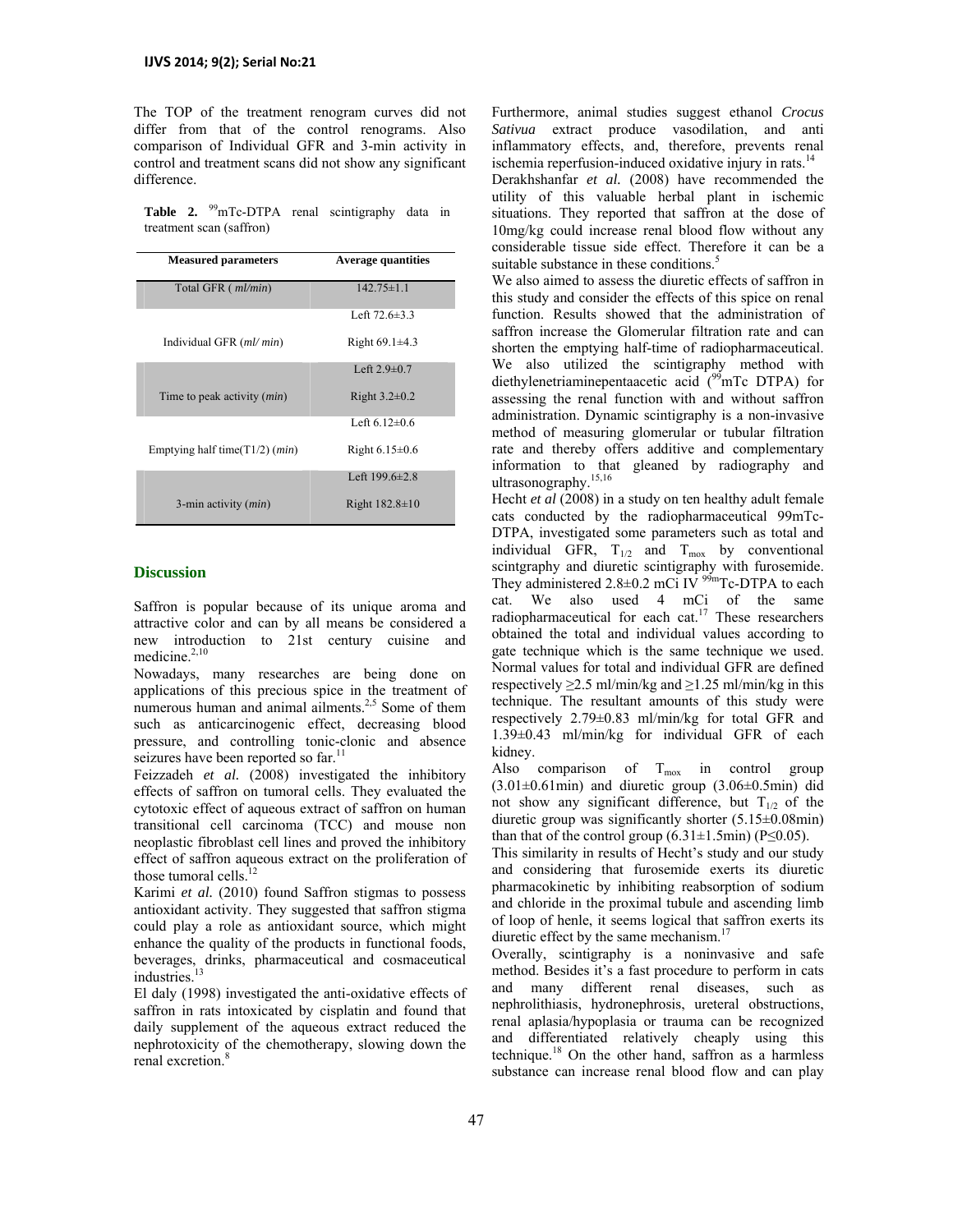the diuretic role in the diagnosis and treatment of many diseases like glomerulonephritis or localization of antigen-antibody complexes in the renal glomerulus.<sup>5</sup> We therefore concluded that saffron can act as a diuretic and purifies the blood, kidney and bladder, and may regulate the BUN and sCr rate in blood.

Nowadays, many researches and studies are being done on medicinal and other applications of Saffron.<sup>1</sup> We also suggest more investigations on saffron, especially when

### **References**

- 1. Mousavi SZ, Bathaie SZ. Historical uses of saffron: Identifying potential new avenues for modern research. *Avicenna J Phytomed* 2011;1:57-66.
- 2. Tsaftaris AS, Pasentsis K, Iliopoulos I, et al. Isolation of three homologous *AP1*-like MADS-box genes in crocus (*Crocus sativus* L.) and characterization of their expression. *Plant Sci* 2004;166:1235–1243.
- 3. Abdullaev FI. Biological effects of saffron. *Biofactors* 1993;4:83-86.
- 4. Asdaq SM, Inamdar MN. Potential of Crocus sativus (saffron) and its constituent, crocin, as hypolipidemic and antioxidant in rats. *Appl Biochem Biotechnol* 2010;162:358-372.
- 5. Derakhshanfar A, Vosough D, Bidadkosh A. Pathological and Doppler Ultrasonographic Study of Kidney Hemodynamic Response in Saffron (*Crocus Sativua*) Pretreated Rats. *IJVS* 2008;3:37-43.
- 6. Melnyk JP, Wang S, Marcone MF. Chemical and biological properties of the world's most expensive spice: Saffron. *Food Res Int* 2010;43:1981-1989.
- 7. Rios JL, Recio MC, Giner RM, et al. An update review of saffron and its active constituents. *Phytother Res* 1996;10:189-193.
- 8. El Daly ES. Protective effect of cysteine and vitamin E, Crocus sativus and Nigella sativa extracts on cisplatininduced toxicity in rats. *J Pharm Belg* 1998;53:87-95.
- 9. Parizadeh MR, Ghafoori Gharib F, Abbaspour AR, et al. Effects of aqueous saffron extract on nitric oxide production by two human carcinoma cell lines: Hepatocellular carcinoma (HepG2) and laryngeal carcinoma (Hep2). *Avicenna Journal of Phytomedicine* 2011(1), 43-50.

it comes to the therapeutic uses of this amazing plant, as there is little known about it.

#### **Acknowledgments**

This study was financially supported by a grant received from the Research Council of faculty of veterinary medicine, Shahid Bahonar University of Kerman. Our appreciation goes to them.

- 10. Deo B. Growing saffron: The world's most expensive spice. *Crop Food Res* 2003;20:1-4.
- 11. Abdullaev FI, Espinosa-Aguirre JJ. Biomedical properties of saffron and its potential use in cancer therapy and chemoprevention trials. *Cancer Detect Prev* 2004;28:426-432.
- 12. Feizzadeh B, Tavakkol Afshari J, Rakhshandeh H, et al. Cytotoxic Effect of Saffron Stigma Aqueous Extract on Human Transitional Cell Carcinoma and Mouse Fibroblast. *Urol J* 2008;5:161-167.
- 13. Karimi E, Oskoueian E, Hendra R, et al. Evaluation of Crocus sativus L. Stigma Phenolic and Flavonoid Compounds and Its Antioxidant Activity. *Molecules* 2010;15:6244-6256.
- 14. Hosseinzadeh H, Sadeghnia HR, Ziaee T, et al. Protective effect of aqueous saffron extract (Crocus sativus L.) and crocin, its active constituent, on renal ischemia-reperfusion-induced oxidative damage in rats. *J Pharm Pharm Sci* 2005;8:387-393.
- 15. Halling KB, Graham JP, Newell SP, et al. Sonographic and scintigraphic evaluation of acute renal allograft rejection in cats. *Vet Radiol Ultrasound* 2003;44:707- 713.
- 16. Kerl ME, Cook CR. Glomerular filtration rate and renal scintigraphy. *Clin Tech Small Anim Pract* 2005;20:31- 38.
- 17. Hecht S, Lane IF, Daniel GB, et al. Diuretic renal scintigraphy in normal cats. *Vet Radiol Ultrasound* 2008;49:589-594.
- 18. Seyrek-Intas D, Kramer M. Renal imaging in cats. *Vet Focus* 2008;18:23-30.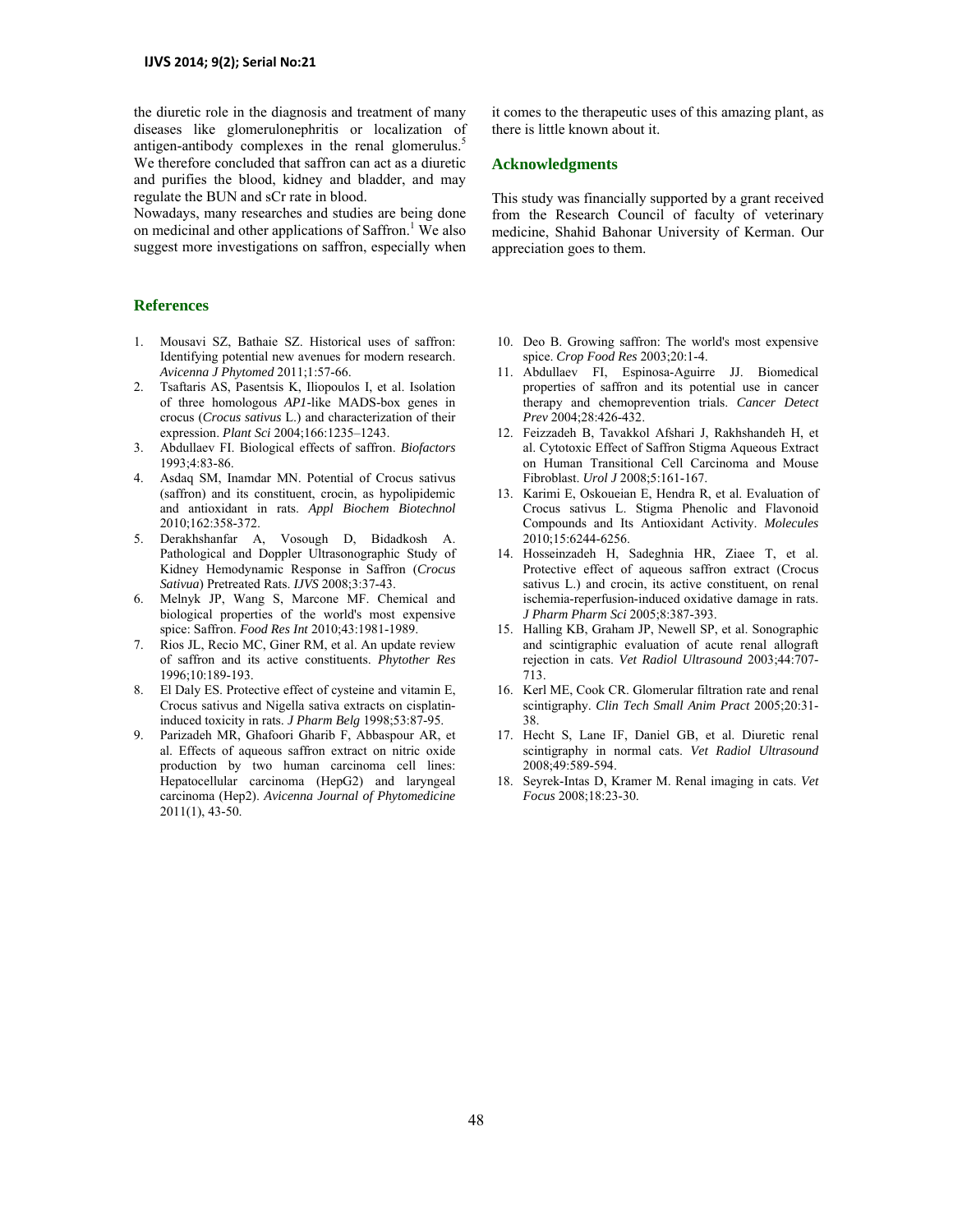**نشريه جراحي دامپزشكي ايران سال ،2014 جلد 9 (شماره 2)، شماره پياپي 21** 

# **چكيده**

# **بررسي اثر تجويز زعفران (***Sativus Crocus* **(بر عملكرد كليه با استفاده از سينتي گرافي با راديو داروي تكنسيوم دي اتيلن تريامين پنتاستيك در گربه نرمال**

**3 ، الهه معيني \*2 ، سميرا حسيني هوشيار <sup>1</sup> داريوش وثوق**

گروه علوم درمانگاهي، دانشكده دامپزشكي، دانشگاه شهيد باهنر كرمان، كرمان، ايران. <sup>1</sup> <sup>7</sup>مركز تحقيقات مدل سازي در سلامت، پژوهشكده آينده پژوهي در سلامت، دانشگاه علوم پزشكي كرمان، كرمان، ايران. گروه بهداشت و كنترل كيفي مواد غذايي، دانشكده دامپزشكي، دانشگاه شهركرد، شهركرد، ايران. <sup>3</sup>

**هدف-** ارزيابي و مقايسه عملكرد كليه با و بدون تجويز زعفران و بررسي خاصيت ادرارآور عصاره آبي اين ماده در گربه نرمال **طرح مطالعه-** مطالعه توصيفي

**حيوانات-** اين مطالعه بر روي 6 گربه ماده سالم با محدوده سني 2 تا 4 سال و متوسط وزن 4 كيلوگرم انجام شد. گربـههـا هـيچ گونـه علائم باليني دال بر درگيري و اختلالات كليوي قبل از بررسيها نشان ندادند.

**روش كار-** سينتيگرافي كليه چپ و راست با استفاده از دستگاه گاما اسكنر (مدل piker (و راديو داروي دي اتيلن تريامين پنتاسـتيك، با و بدون تجويز زعفران انجام شد و پارامترهاي ميزان كلي فيلتراسيون گلومرولي (GFR Total(، ميزان فيلتراسيون گلـومرولي هـر كليـه (Individual GFR)، زمان بيشينه فعاليت (TOP)، نيمه عمر تخليه دارو (1/2T) و فعاليـت سـه دقيقـهاي (3 min activity انـدازهگيـري شدند.

**نتايج-** در انتهاي مطالعه ميزان فيلتراسيون گلومرولي كلي در زمان تجويز زعفران به طور قابل توجهي از زمان تجويز سالين بيشتر بـود (0/017=P (. همچنين نيمه عمر تخليه دارو در رنوگرامهاي گروه درمان به طور معناداري كوتـاهتر از ايـن مقـدار در گـروه كنتـرل بـود ( براي كليه راست: 0/002 =p و براي كليه چپ: 0/001 =p(.

**نتيجهگيري و كاربرد باليني-** تجويز عصاره زعفران در حيوانات، ميزان فيلتراسيون گلومرولي را افزايش و نيمه عمر تخليهي راديو دارو را كاهش داده است. اين مطالعه نشان ميدهد كه زعفران به عنوان يك ماده بي ضرر مي تواند به عنوان يك ماده ادرارآور عمل كرده و بنابراين ميتواند نقش مهمي در تشخيص و درمان بسياري از بيماري ها ايفا كند.

**كلمات كليدي-** زعفران، كليه، سينتيگرافي، تكنسيوم دي اتيلن تريامين پنتاستيك، گربه.